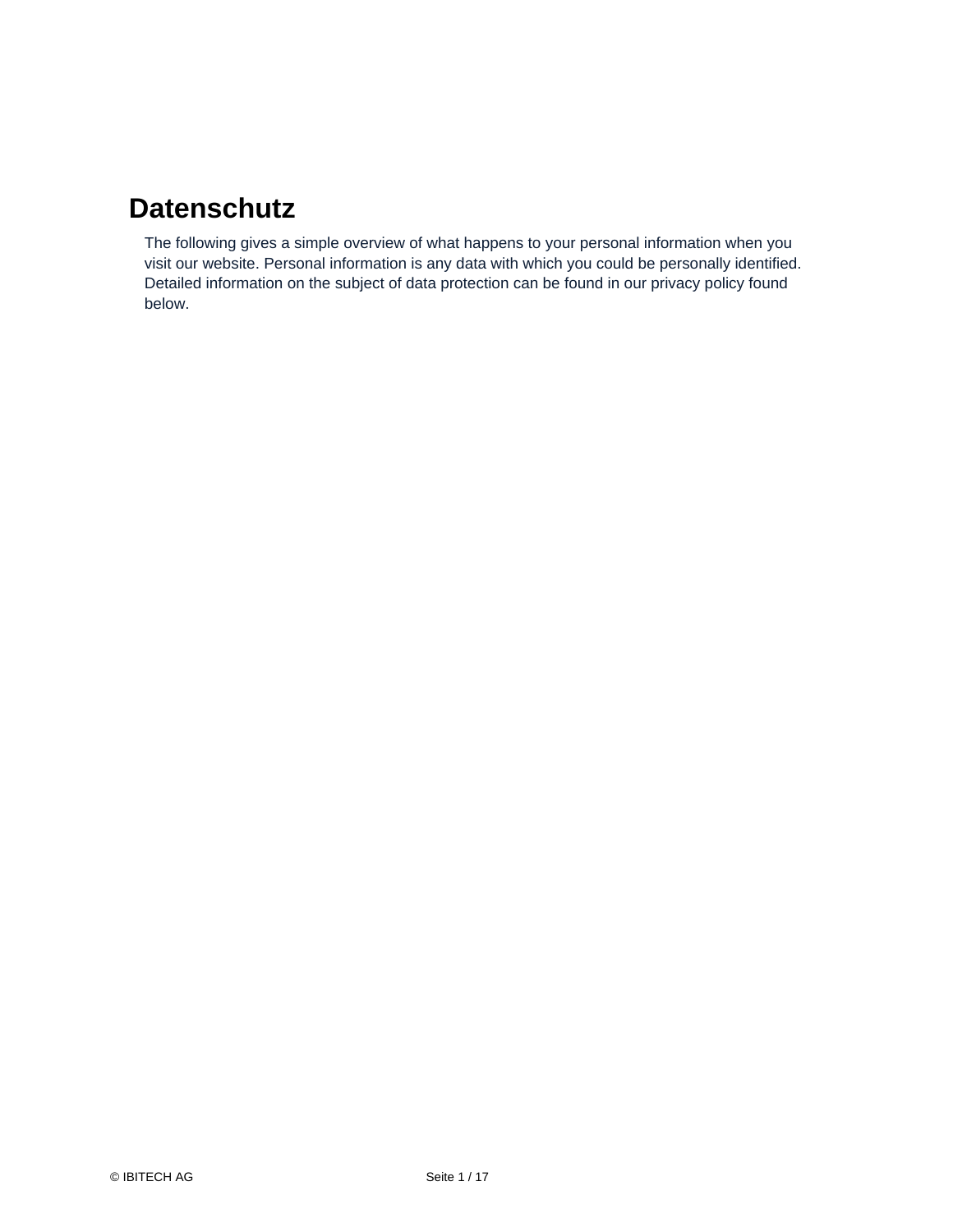

#### Data collection on our website

#### **Who is responsible for the data collection on this website?**

The data collected on this website are processed by the website operator. The operator's contact details can be found in the website's required legal notice.

#### **How do we collect your data?**

Some data are collected when you provide it to us. This could, for example, be data you enter on a contact form.

Other data are collected automatically by our IT systems when you visit the website. These data are primarily technical data such as the browser and operating system you are using or when you accessed the page. These data are collected automatically as soon as you enter our website.

#### **What do we use your data for?**

Part of the data is collected to ensure the proper functioning of the website. Other data can be used to analyze how visitors use the site.

#### **What rights do you have regarding your data?**

You always have the right to request information about your stored data, its origin, its recipients, and the purpose of its collection at no charge. You also have the right to request that it be corrected, blocked, or deleted. You can contact us at any time using the address given in the legal notice if you have further questions about the issue of privacy and data protection. You may also, of course, file a complaint with the competent regulatory authorities.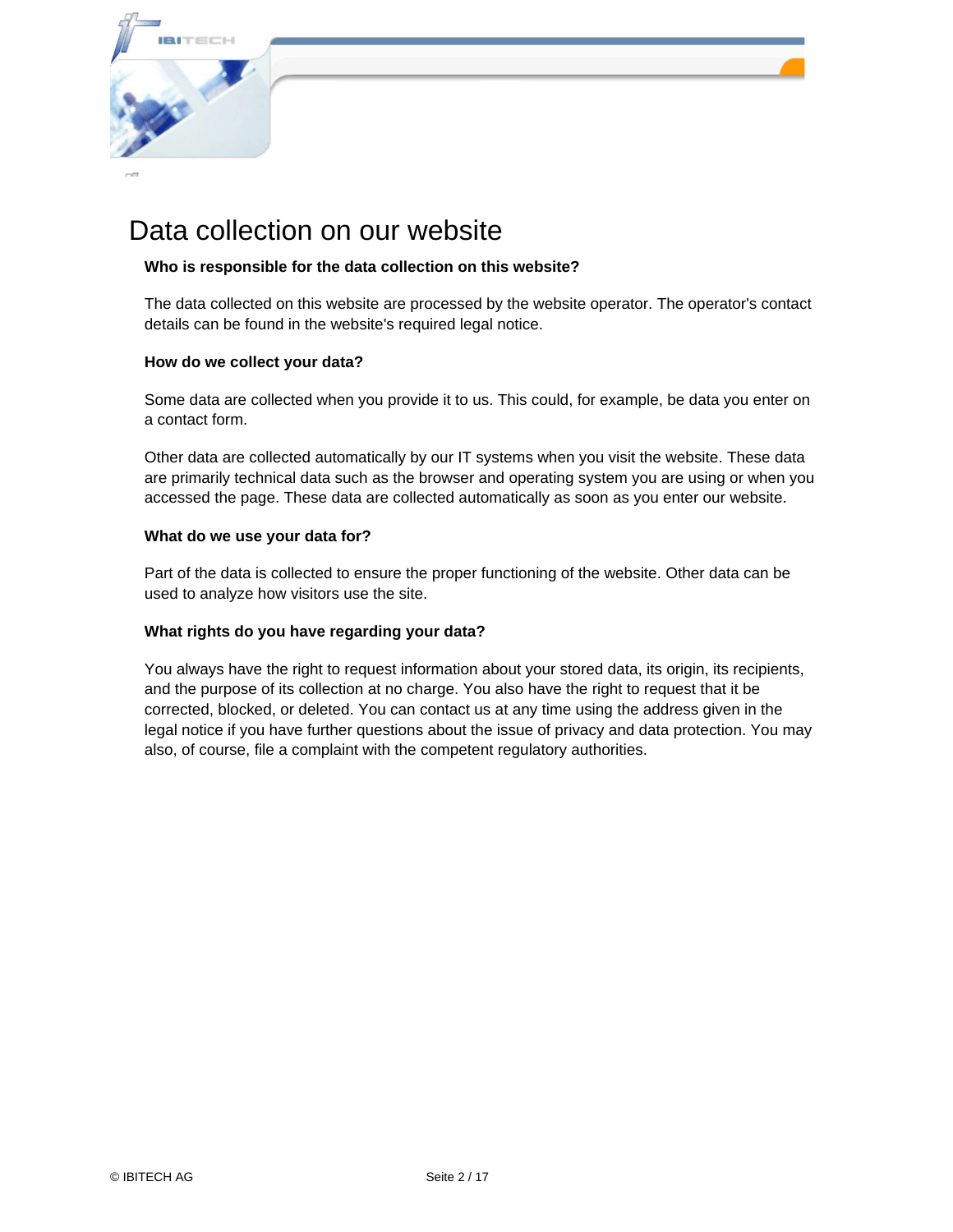

## Analytics and third-party tools

When visiting our website, statistical analyses may be made of your surfing behavior. This happens primarily using cookies and analytics. The analysis of your surfing behavior is usually anonymous, i.e. we will not be able to identify you from this data. You can object to this analysis or prevent it by not using certain tools. Detailed information can be found in the following privacy policy.

You can object to this analysis. We will inform you below about how to exercise your options in this regard.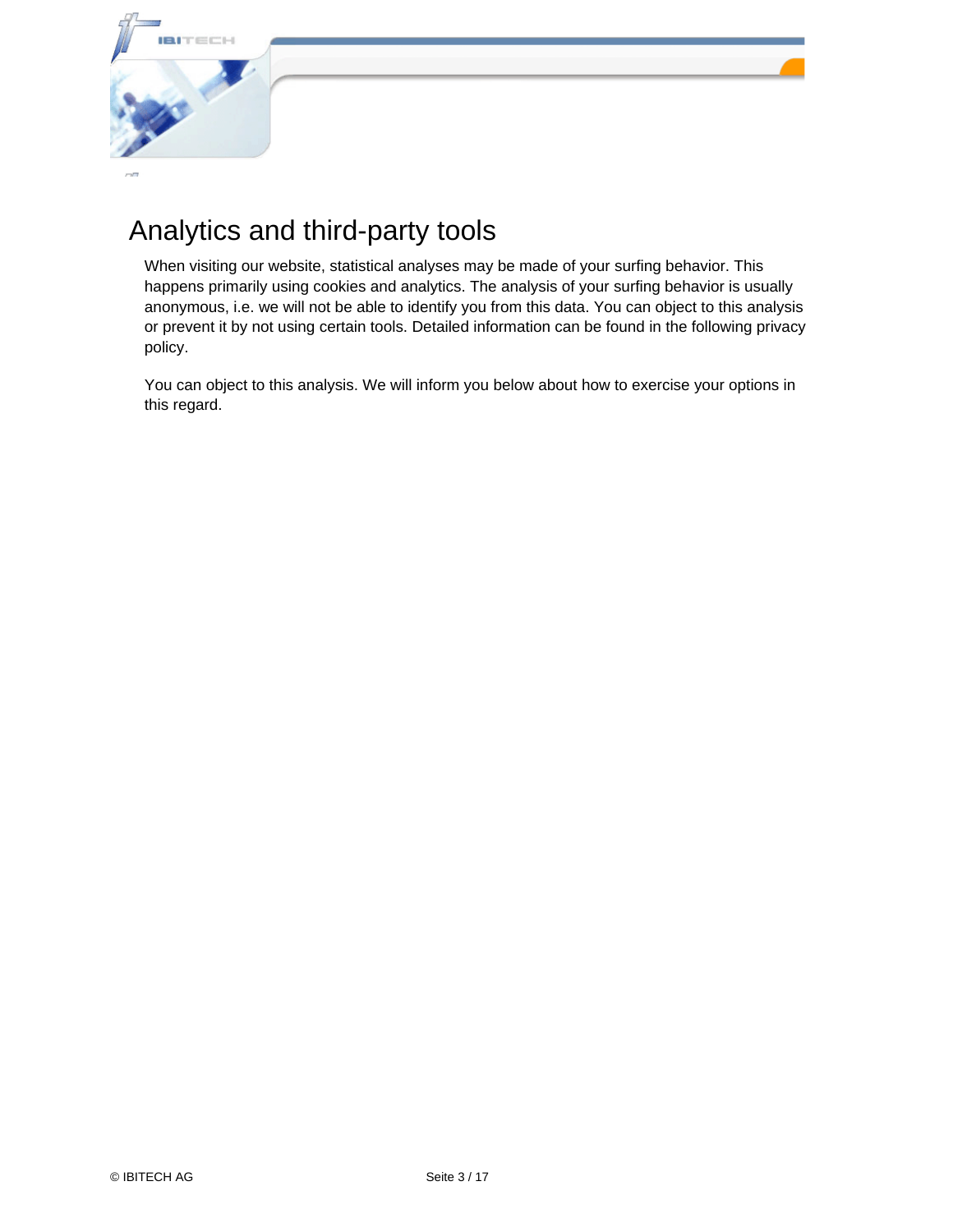

# General information and mandatory information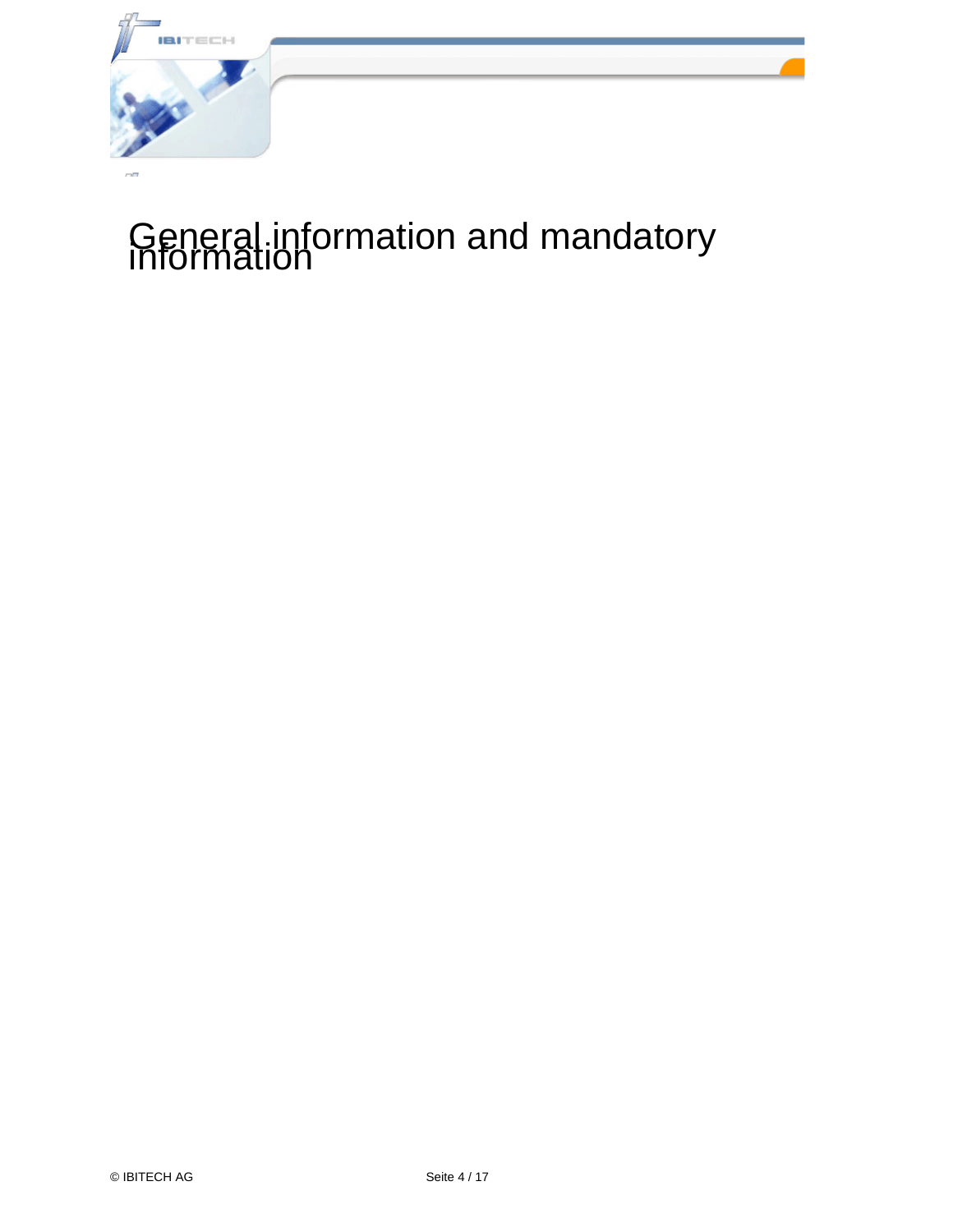

#### Data protection

The operators of this website take the protection of your personal data very seriously. We treat your personal data as confidential and in accordance with the statutory data protection regulations and this privacy policy.

If you use this website, various pieces of personal data will be collected. Personal information is any data with which you could be personally identified. This privacy policy explains what information we collect and what we use it for. It also explains how and for what purpose this happens.

Please note that data transmitted via the internet (e.g. via email communication) may be subject to security breaches. Complete protection of your data from third-party access is not possible.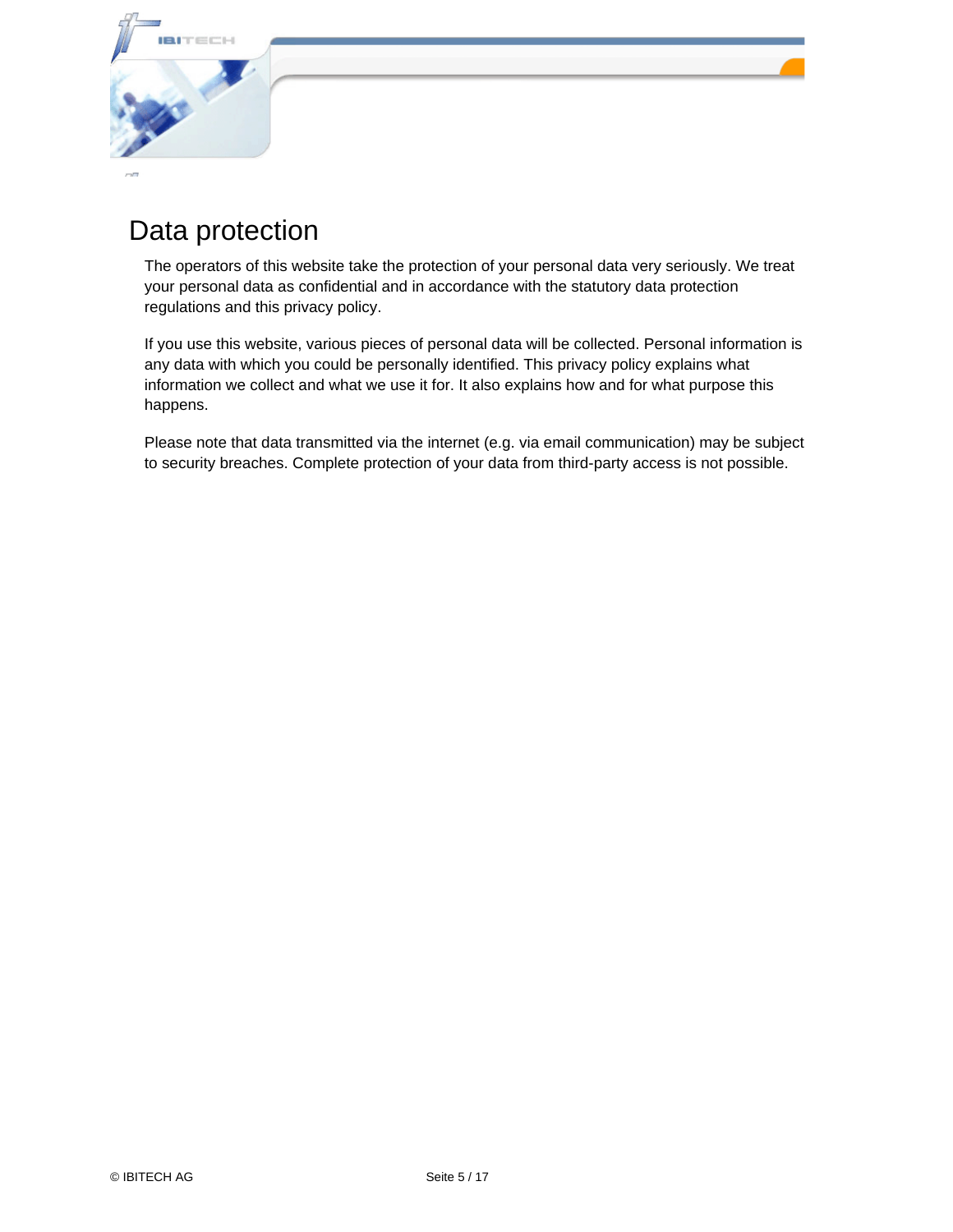

## Notice concerning the party responsible for this website

The party responsible for processing data on this website is:

IBITECH AG Ingenieurbüro für Informationstechnologie Jurastrasse 2 CH-4142 Münchenstein Telephone: +41 61 465 7520 E-Mail: [datenschutz@ibitech.com](mailto:datenschutz@ibitech.com)

The responsible party is the natural or legal person who alone or jointly with others decides on the purposes and means of processing personal data (names, email addresses, etc.).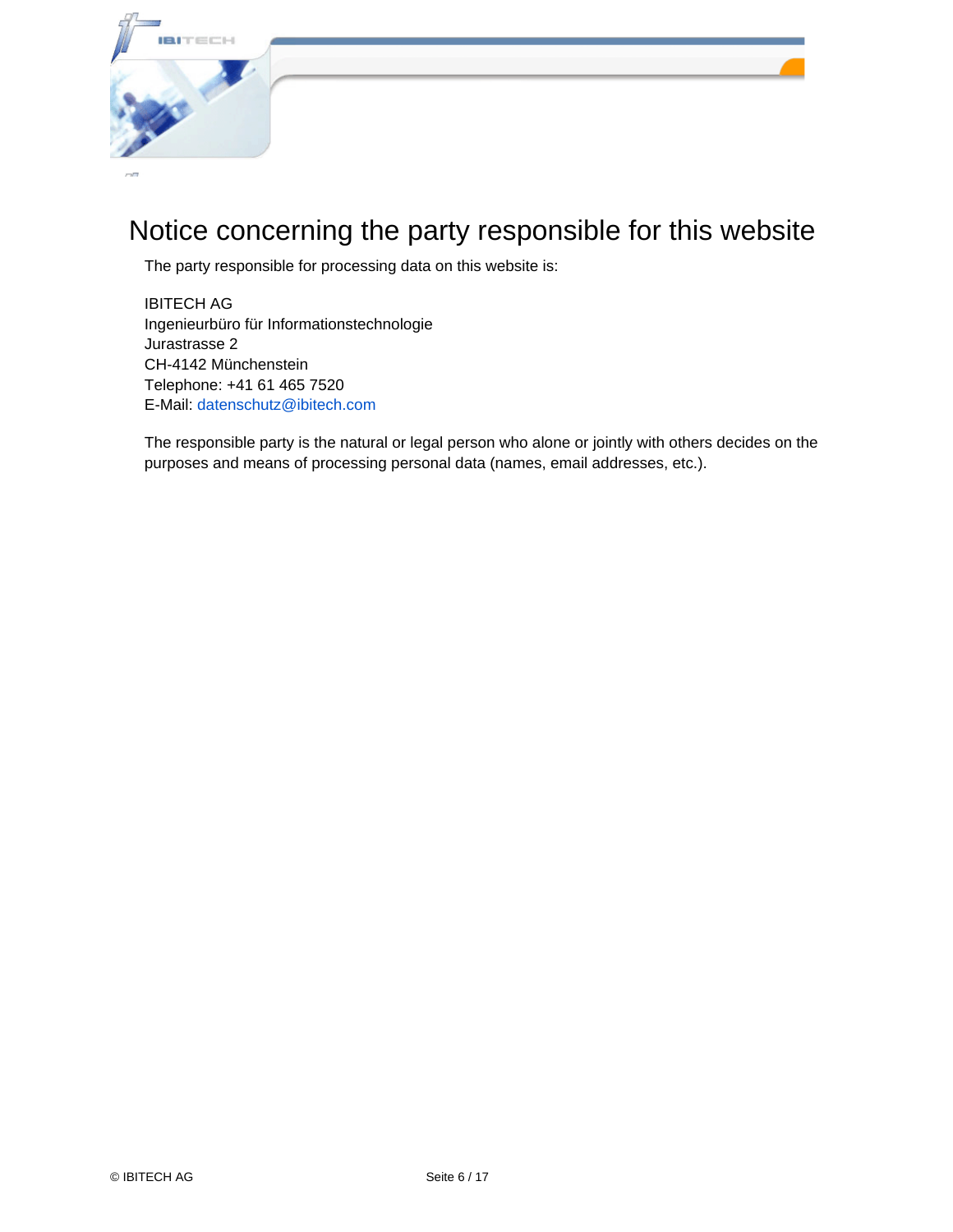

#### Revocation of your consent to the processing of your data

Many data processing operations are only possible with your express consent. You may revoke your consent at any time with future effect. An informal email making this request is sufficient. The data processed before we receive your request may still be legally processed.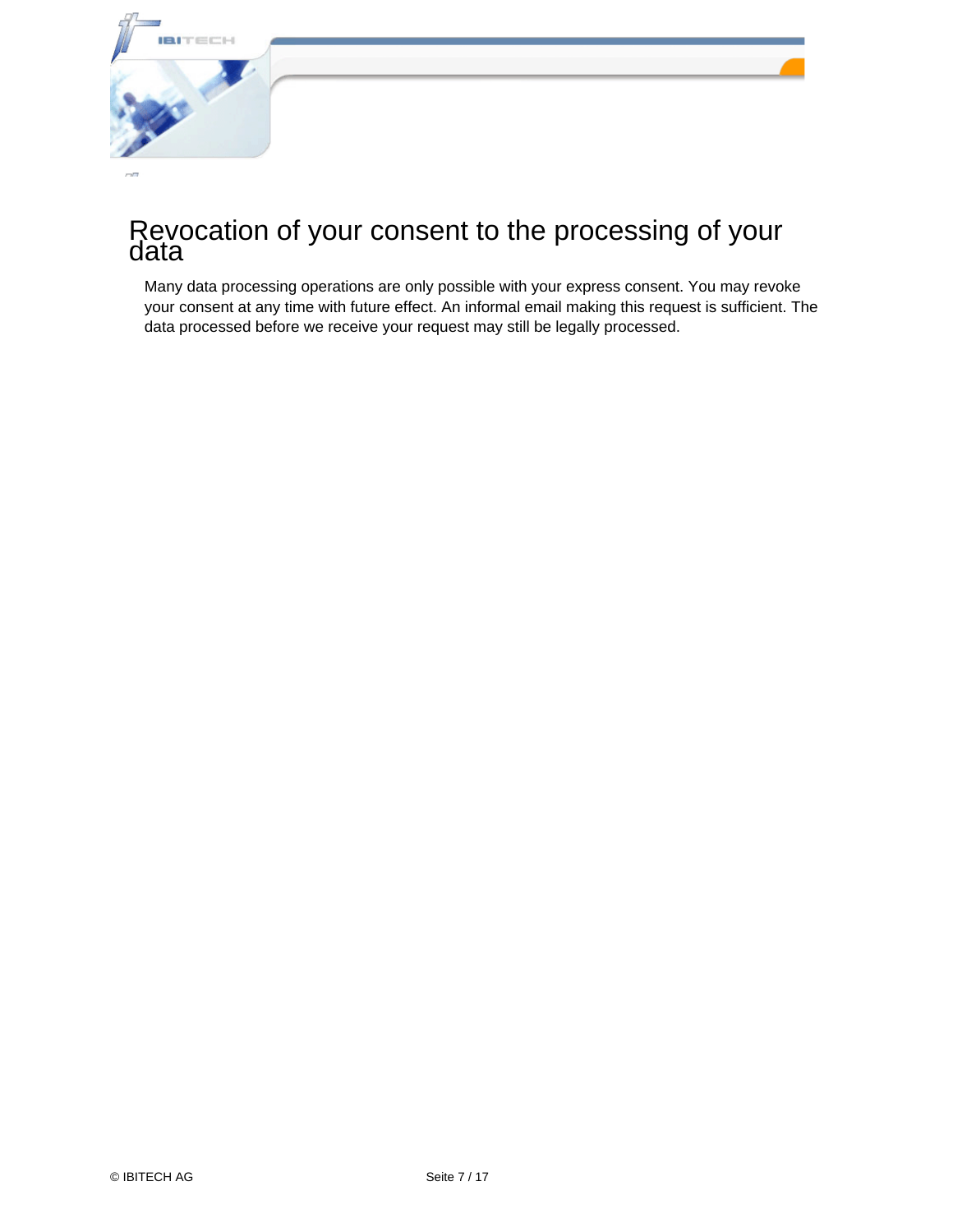

## Right to file complaints with regulatory authorities

If there has been a breach of data protection legislation, the person affected may file a complaint with the competent regulatory authorities. The competent regulatory authority for matters related to data protection legislation is the data protection officer of the German state in which our company is headquartered. A list of data protection officers and their contact details can be found at the following link:

<https://www.baselland.ch/politik-und-behorden/besondere-behorden/datenschutz>.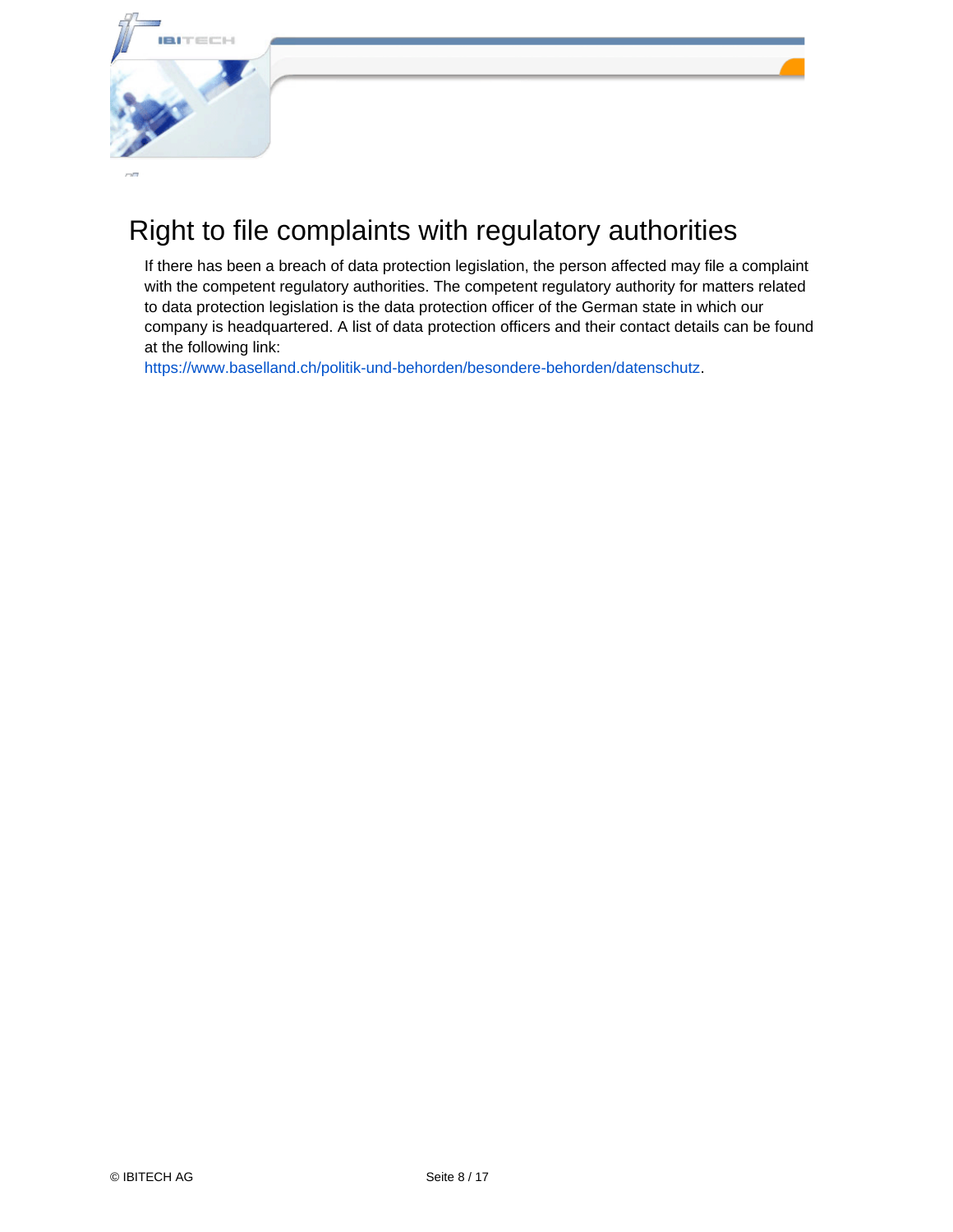

## Right to data portability

You have the right to have data which we process based on your consent or in fulfillment of a contract automatically delivered to yourself or to a third party in a standard, machine-readable format. If you require the direct transfer of data to another responsible party, this will only be done to the extent technically feasible.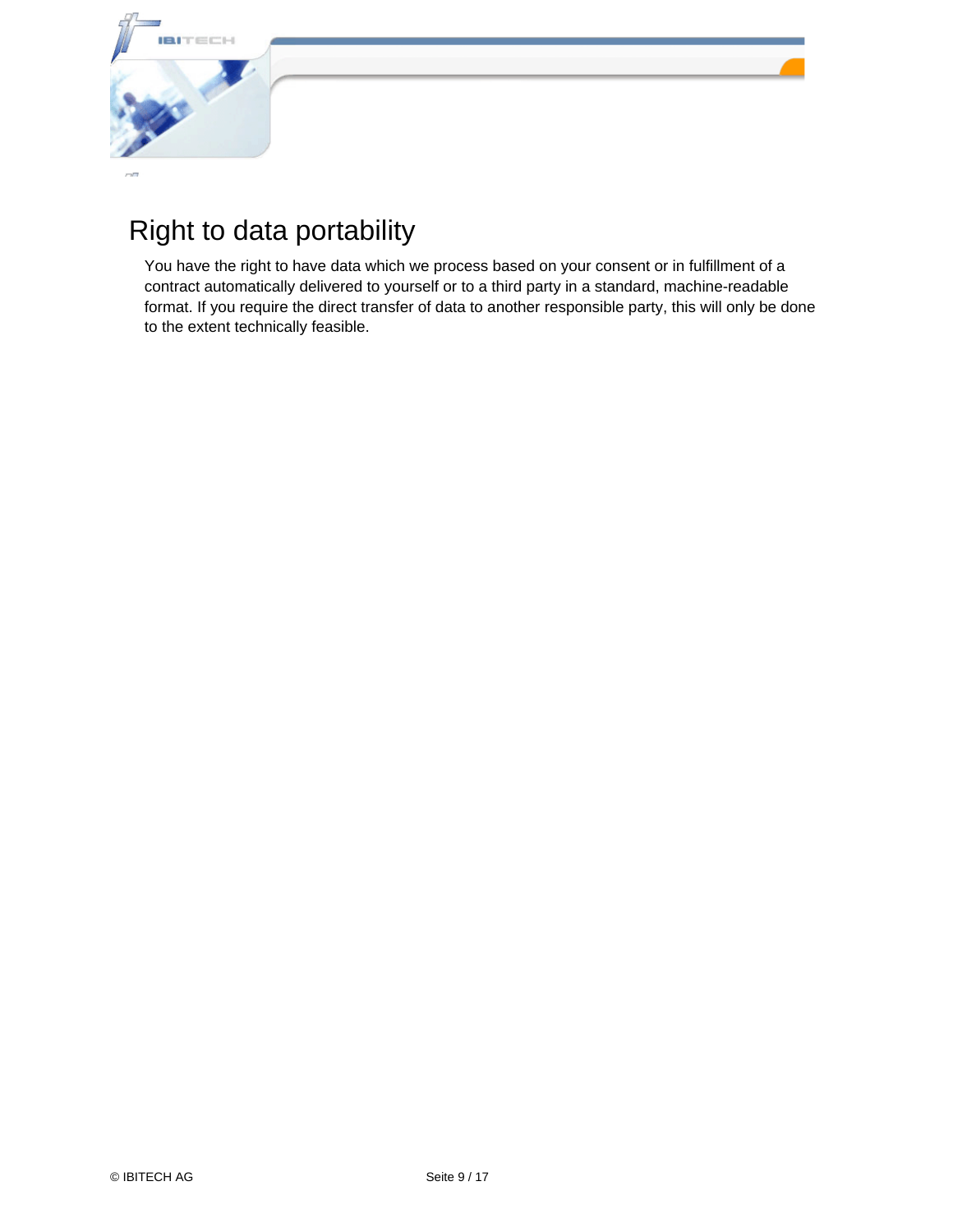

#### Information, blocking, deletion

You have the right to free information about your stored personal data, their origin and recipients and the purpose of data processing and, if necessary, a right to correction, blocking or deletion of this data at any time within the scope of the applicable legal provisions. You can contact us at any time at the address given in the imprint if you have any further questions on the subject of personal data.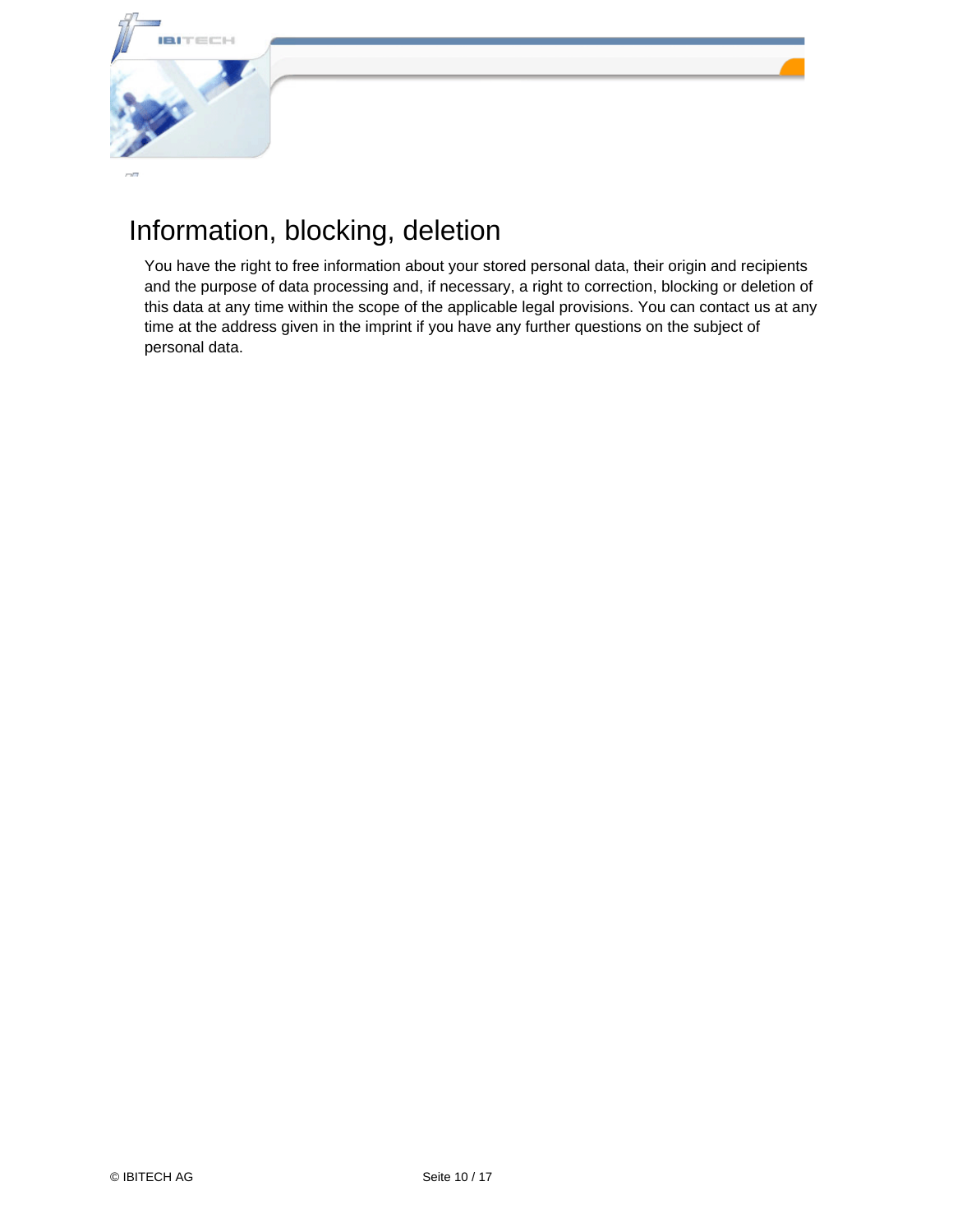

## Data collection on our website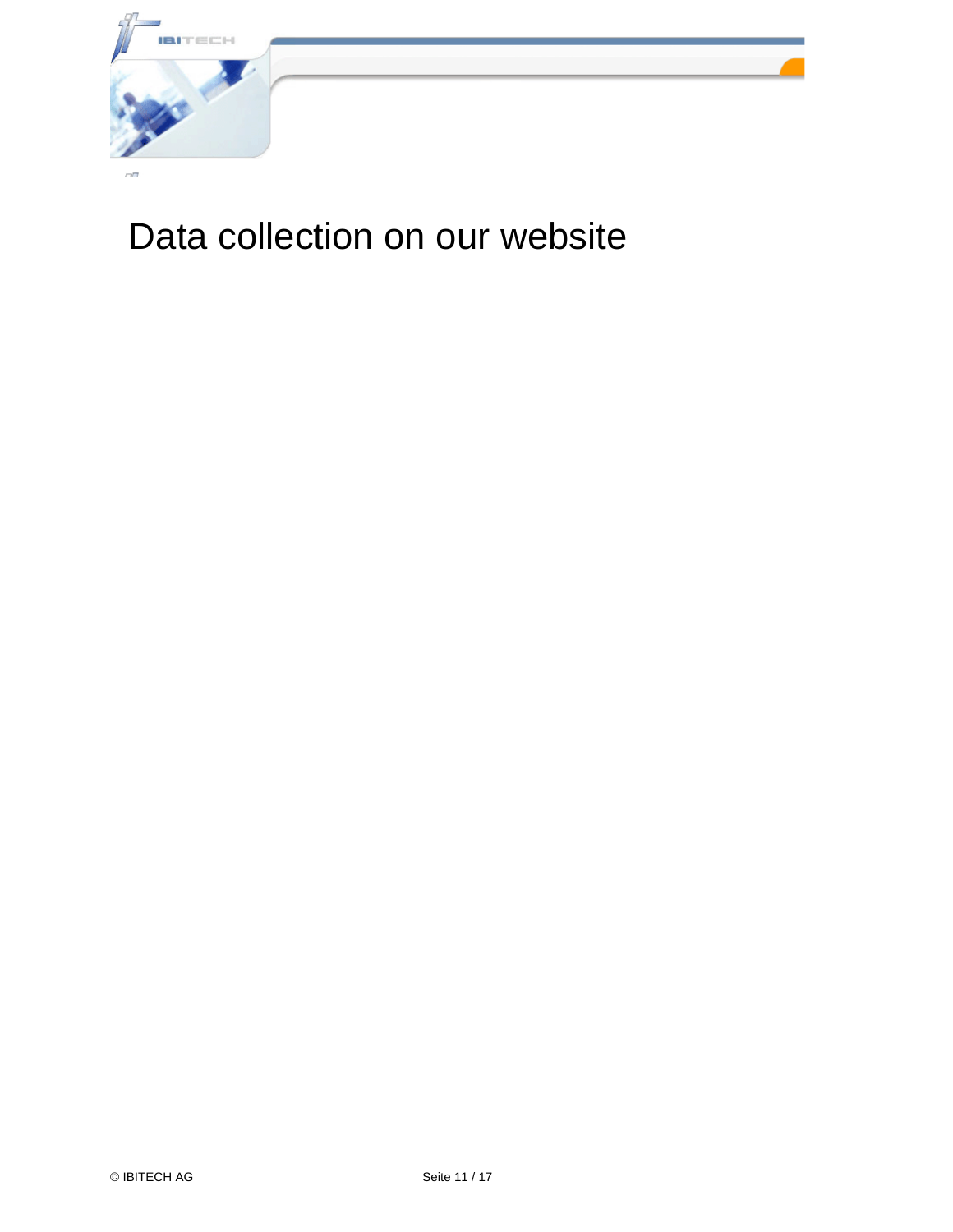

#### Cookies

Some of our web pages use cookies. Cookies do not harm your computer and do not contain any viruses. Cookies help make our website more user-friendly, efficient, and secure. Cookies are small text files that are stored on your computer and saved by your browser.

Most of the cookies we use are so-called "session cookies." They are automatically deleted after your visit. Other cookies remain in your device's memory until you delete them. These cookies make it possible to recognize your browser when you next visit the site.

You can configure your browser to inform you about the use of cookies so that you can decide on a case-by-case basis whether to accept or reject a cookie. Alternatively, your browser can be configured to automatically accept cookies under certain conditions or to always reject them, or to automatically delete cookies when closing your browser. Disabling cookies may limit the functionality of this website.

Cookies which are necessary to allow electronic communications or to provide certain functions you wish to use (such as the shopping cart) are stored pursuant to Art. 6 paragraph 1, letter f of DSGVO. The website operator has a legitimate interest in the storage of cookies to ensure an optimized service provided free of technical errors. If other cookies (such as those used to analyze your surfing behavior) are also stored, they will be treated separately in this privacy policy.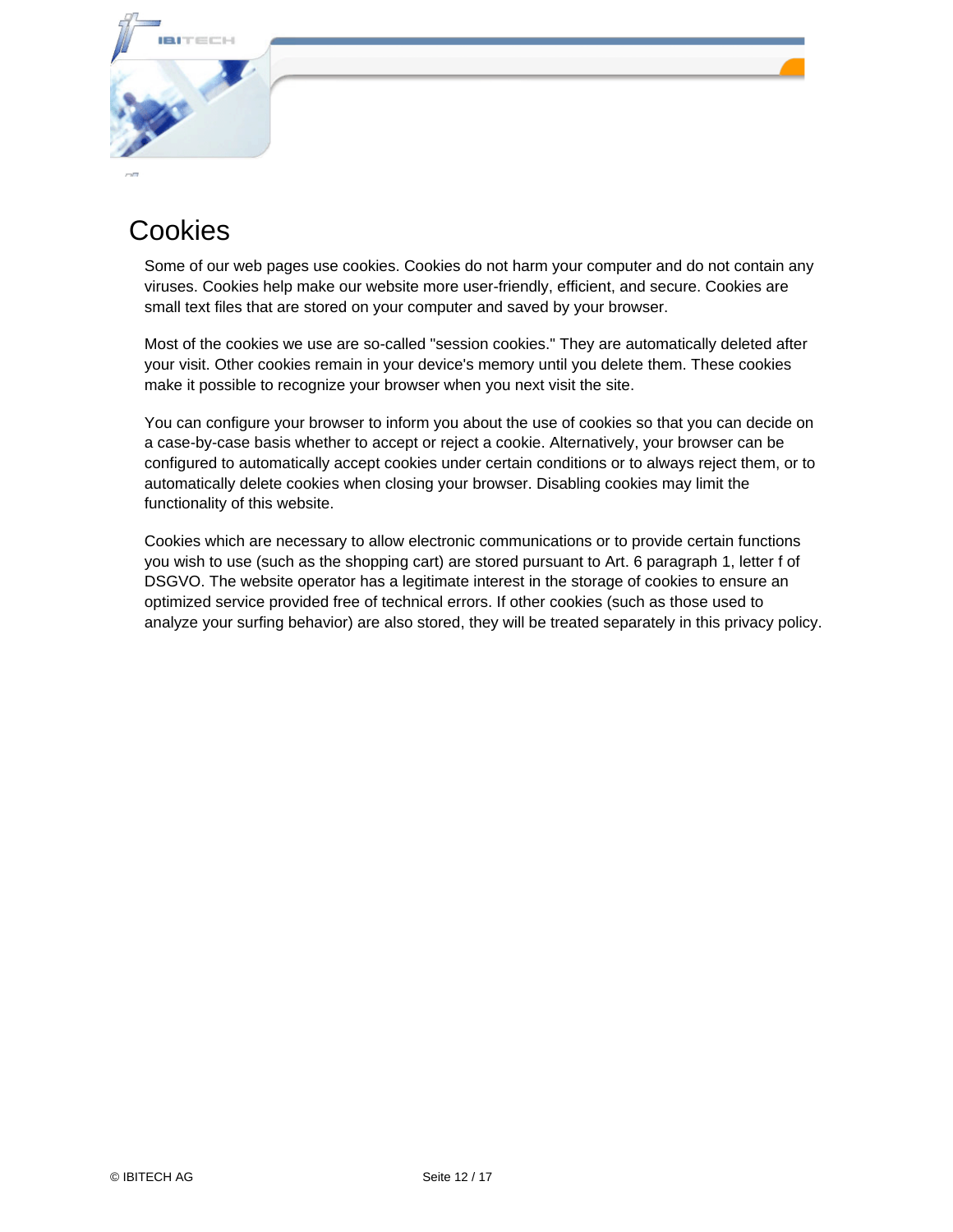

## Analytics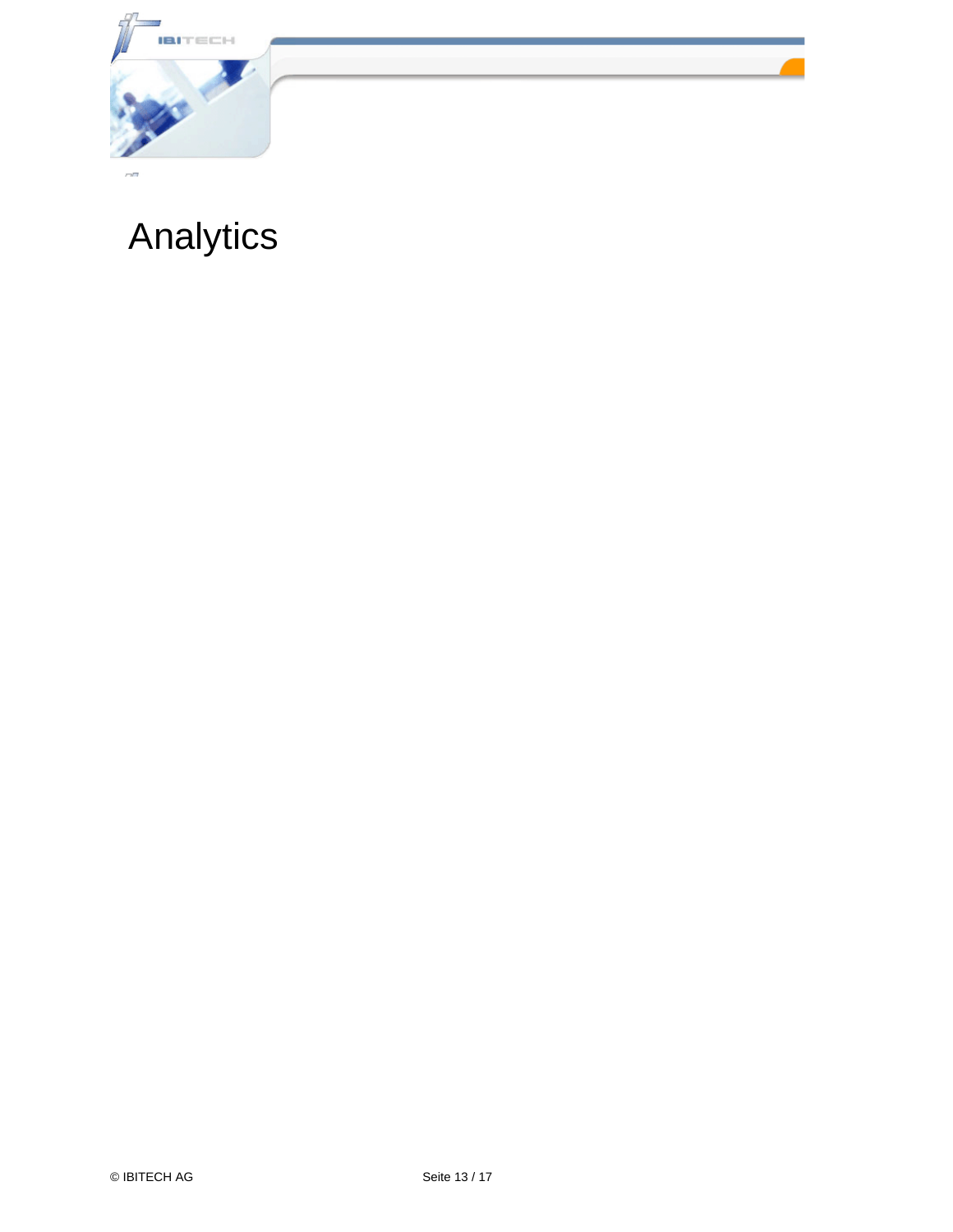

## Google Analytics

This website uses Google Analytics, a web analytics service. It is operated by Google Inc., 1600 Amphitheatre Parkway, Mountain View, CA 94043, USA.

Google Analytics uses so-called "cookies". These are text files that are stored on your computer and that allow an analysis of the use of the website by you. The information generated by the cookie about your use of this website is usually transmitted to a Google server in the USA and stored there.

Google Analytics cookies are stored based on Art. 6 (1) (f) DSGVO. The website operator has a legitimate interest in analyzing user behavior to optimize both its website and its advertising.

#### **IP anonymization**

We have activated the IP anonymization feature on this website. Your IP address will be shortened by Google within the European Union or other parties to the Agreement on the European Economic Area prior to transmission to the United States. Only in exceptional cases is the full IP address sent to a Google server in the US and shortened there. Google will use this information on behalf of the operator of this website to evaluate your use of the website, to compile reports on website activity, and to provide other services regarding website activity and Internet usage for the website operator. The IP address transmitted by your browser as part of Google Analytics will not be merged with any other data held by Google.

#### **Browser plugin**

You can prevent these cookies being stored by selecting the appropriate settings in your browser. However, we wish to point out that doing so may mean you will not be able to enjoy the full functionality of this website. You can also prevent the data generated by cookies about your use of the website (incl. your IP address) from being passed to Google, and the processing of these data by Google, by downloading and installing the browser plugin available at the following link: <https://tools.google.com/dlpage/gaoptout?hl=de.>

#### **Objecting to the collection of data**

You can prevent the collection of your data by Google Analytics by clicking on the following link. An opt-out cookie will be set to prevent your data from being collected on future visits to this site: Disable Google Analytics.

For more information about how Google Analytics handles user data, see Google's privacy policy: <https://support.google.com/analytics/answer/6004245?hl=de.>

Outsourced data processing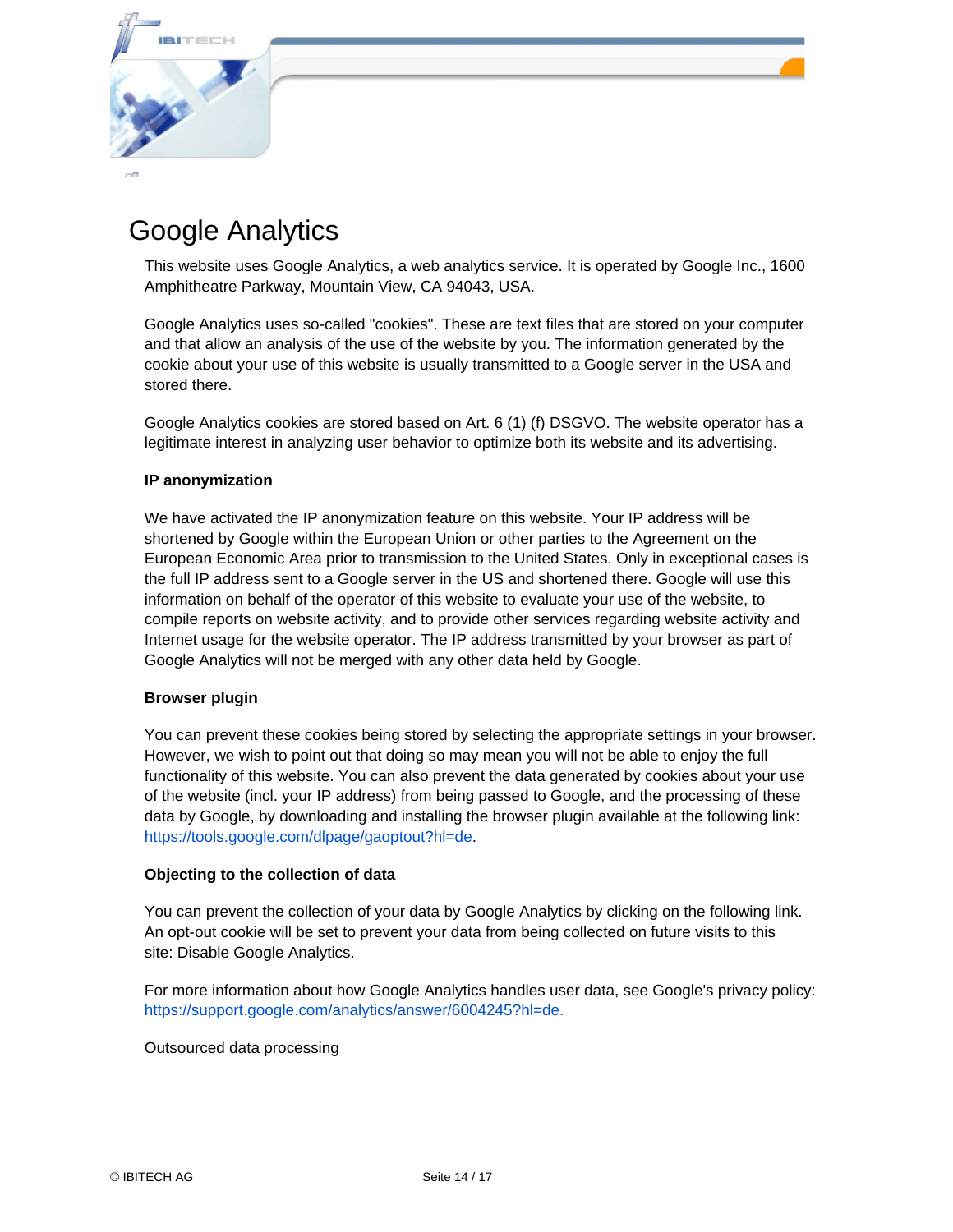

We have entered into an agreement with Google for the outsourcing of our data processing and fully implement the strict requirements of the German data protection authorities when using Google Analytics.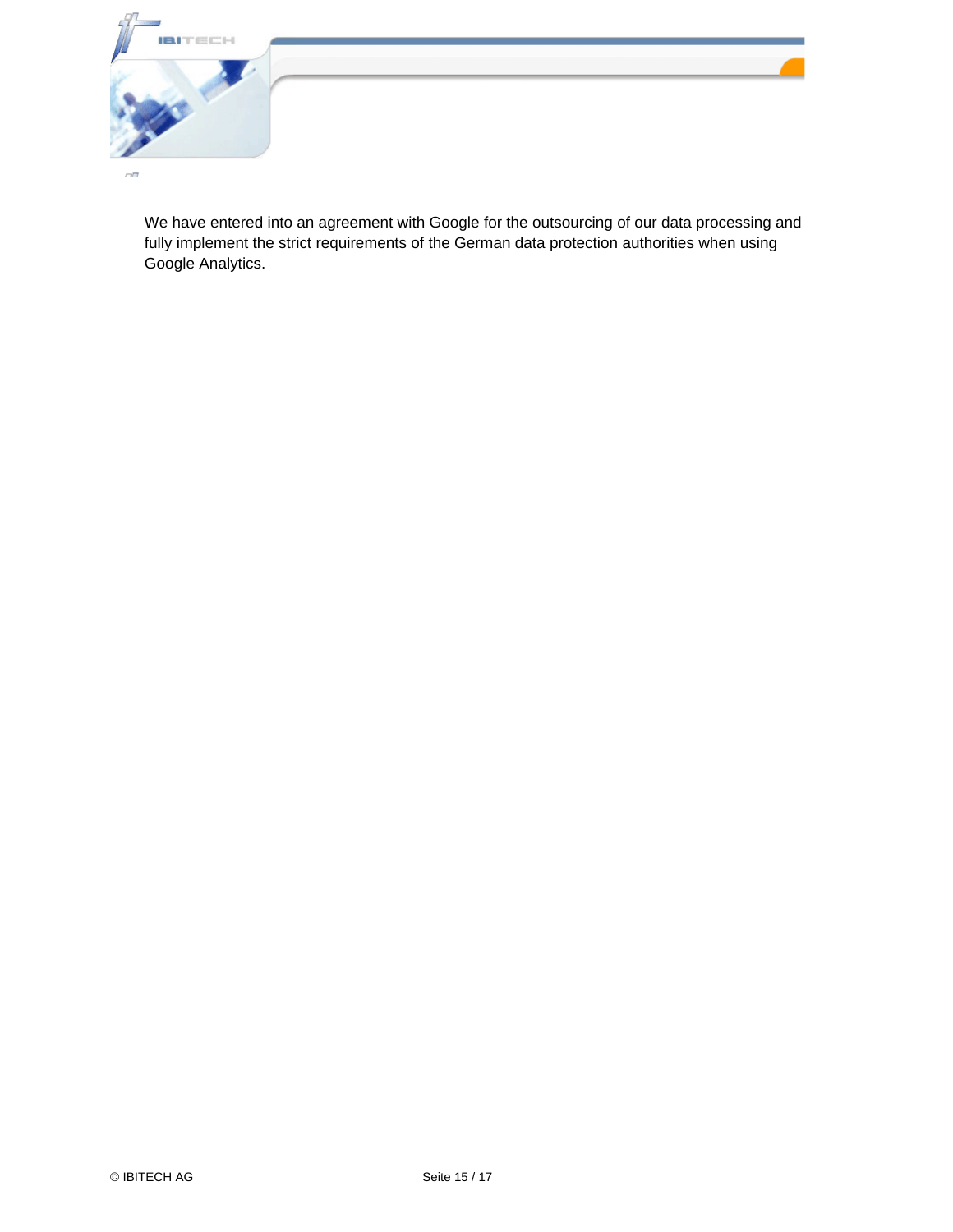

## Plugins and tools